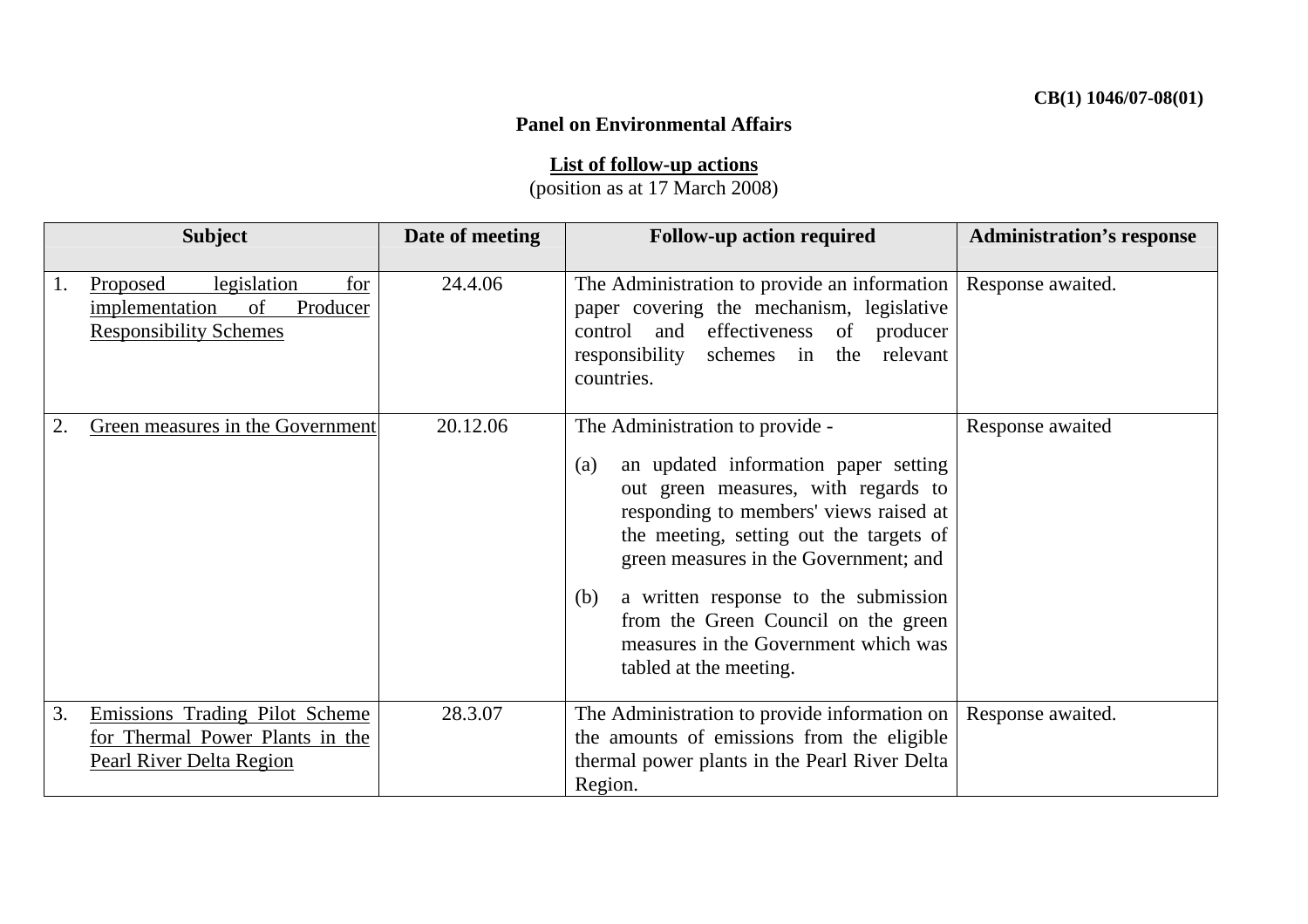|    | <b>Subject</b>                                                                                                                                        | Date of meeting | <b>Follow-up action required</b>                                                                                                                                                                                                                             | <b>Administration's response</b>                                                                                   |
|----|-------------------------------------------------------------------------------------------------------------------------------------------------------|-----------------|--------------------------------------------------------------------------------------------------------------------------------------------------------------------------------------------------------------------------------------------------------------|--------------------------------------------------------------------------------------------------------------------|
| 4. | Environmental impacts arising<br>from the proposed construction of<br>Liquefied<br>Natural<br>Gas<br>Receiving Terminal<br>South<br>at<br>Soko Island | 20.7.07         | The Administration to provide details of the<br>consultancy study, including the consultants<br>engaged, expected date of completion of the<br>report and whether the outcome could be<br>disclosed to the public.                                           | Response awaited.                                                                                                  |
| 5. | Mandating the use of ultra low<br>sulphur diesel in industrial and<br>commercial processes                                                            | 17.12.07        | The Administration to provide information on<br>the working group to control emissions from<br>vessels, including its membership, role and<br>progress of work.                                                                                              | Administration's<br>response<br>was circulated vide LC Paper<br>$CB(1)$ 1008/07-08(01)<br>No.<br>on 10 March 2008. |
| 6. | Public<br>consultation on<br>banning<br>vehicles<br>idling<br>with<br>running<br>engines                                                              | 8.1.08          | Administration<br>provide<br>The<br>to<br>more<br>health impacts of<br>information on the<br>vehicular emissions.                                                                                                                                            | Administration's<br>response<br>was circulated vide LC Paper<br>$CB(1)$ 1009/07-08(01)<br>No.<br>on 10 March 2008. |
| 7. | consultation on<br>Public<br>banning<br>vehicles<br>idling<br>with<br>running<br>engines                                                              | 16.1.08         | The Administration to provide -<br>the experience of Singapore, Canada and<br>(a)<br>United Kingdom in the implementation<br>anti-idling legislation and the<br>of<br>enforcement details; and<br>a written response to address members'<br>(b)<br>concerns. | Response awaited.                                                                                                  |